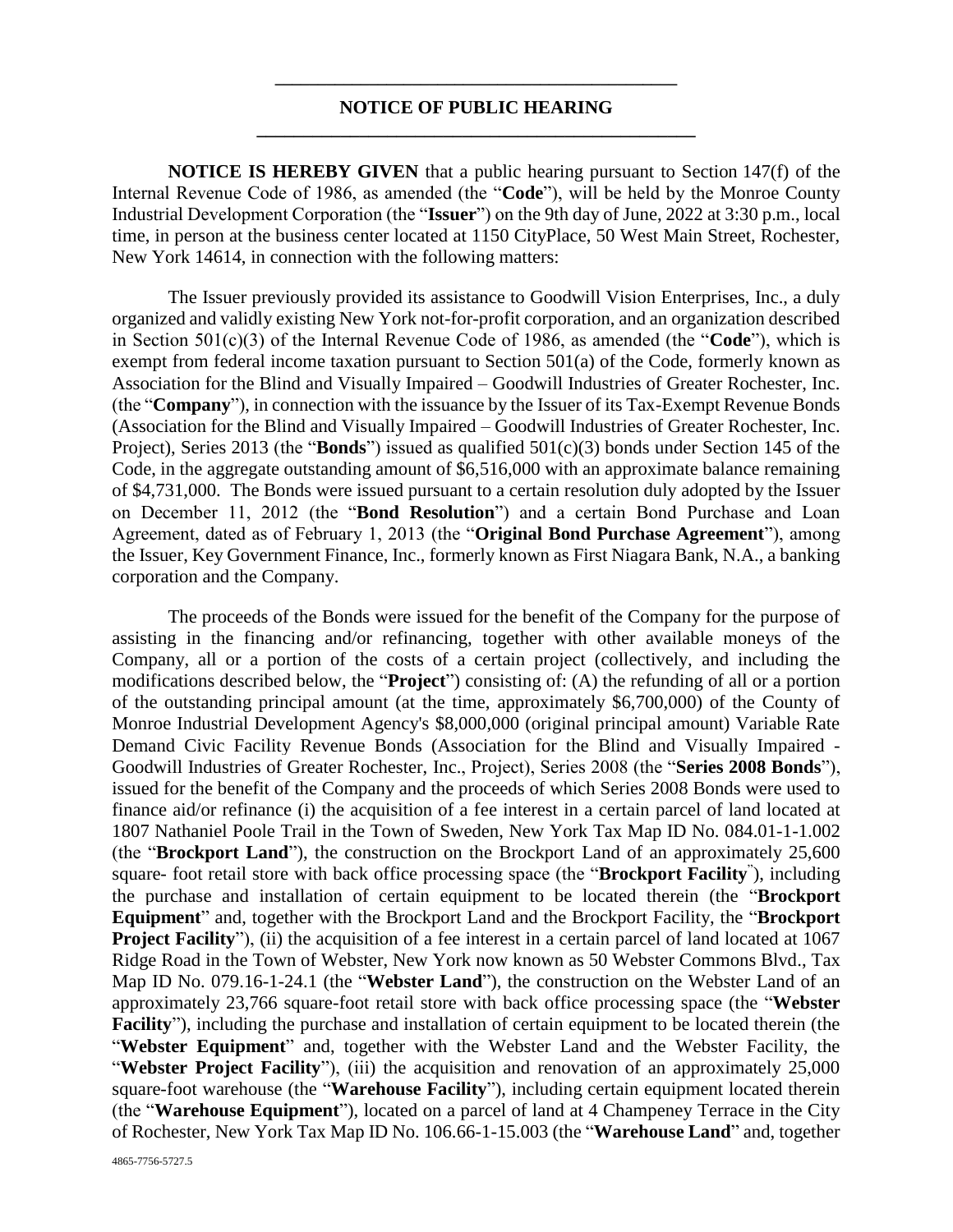with the Warehouse Facility and the Warehouse Equipment, the "**Warehouse Project Facility**"), (iv) the acquisition and renovation of an approximately 21,869 square-foot building comprised of approximately 8,000 square feet of office space and 13,869 square feet of warehouse space (the "**Rochester Facility**"), including certain equipment located therein (the "**Rochester Equipment**"), located on a parcel of land at 526-546 S. Clinton Avenue in the City of Rochester, New York Tax Map No. 121.48-1-16 (the "**Rochester Land**" and, together with fee Rochester Facility and the Rochester Equipment, the "**Rochester Project Facility**", and together with the Brockport Project Facility, the Webster Project Facility and the Warehouse Project Facility, collectively, the "**Original Facility**"), (v) the payment of certain the costs of issuing the Series 2008 Bonds, and (vi) the payment of a portion of the interest on the Series 2008 Bonds during the construction period; (B) the funding of a debt service reserve fund, if any, and paying capitalized interest, if any; and (C) the payment of certain other costs and expenses incidental to the issuance of the Bonds. Following the issuance of the Bonds, the Company determined to sell the Warehouse Project Facility, and in accordance with the applicable Treasury Regulations, took remedial action by applying the amounts received from the sale of such facility toward the construction, renovation and improving of the Rochester Project Facility (the "**Rochester Facility Improvements**"; the Original Facility, excluding the Warehouse Project Facility, and the Rochester Facility Improvements are referred to herein as the "**Facility**"). The Facility will be owned and/or operated by the Company or its affiliate, Goodwill of the Finger Lakes, Inc. ("**GFL**"), a duly organized and validly existing New York not-for-profit corporation, and an organization described in Section  $501(c)(3)$  of the Code, which is exempt from federal income taxation pursuant to Section  $501(a)$ of the Code.

The Company has submitted its request to the Issuer for the execution and delivery of an amendment to the Original Bond Purchase Agreement to provide for the modification of the Bonds to (i) extend the term and to bear interest at a new Bank Purchase Rate (the **"Bank Purchase Rate**") for a period of ten (10) years; (ii) to add GFL as a co-borrower with the Company on the Bond Purchase Agreement (as defined below); and (iii) to approve the transfer of the real estate of the Brockport Project Facility and the Webster Project Facility from the Company to GFL (collectively, (i) through (iii), the **"Proposed Modifications**"), which Proposed Modifications will amend the Original Bond Purchase Agreement (the "**Amended Bond Purchase Agreement**", and together with the Original Bond Purchase Agreement, the "**Bond Purchase Agreement**"), which the Issuer has been advised constitutes a new issuance of bonds for federal income tax purposes (as reissued, the Bonds are referred to as the "**2022 Bonds**"). The aggregate principal amount of the 2022 Bonds as reissued is not to exceed \$5,000,000.

The 2022 Bonds will be special obligations of the Issuer payable solely from loan payments made by the Company and GFL to the Issuer pursuant to the Bond Purchase Agreement and certain other assets of the Company and GFL pledged to the repayment of the 2022 Bonds. The 2022 Bonds shall not be a debt of the State of New York, or any political subdivision thereof, including Monroe County, and neither the State of New York, nor any political subdivision thereof, including Monroe County, shall be liable thereon.

For those members of the public desiring to review the application for financial assistance before the date of the hearing, copies of these materials are available at <https://www.mcidcweb.com/public-hearings>

4865-7756-5727.5 A representative of the Issuer will, at the above-stated time and place, hear and accept written comments from all persons with views in favor of or opposed to either the issuance of the 2022 Bonds, the granting of other financial assistance contemplated by the Issuer or the location or nature of the Project. At the hearing, all persons will have the opportunity to review the